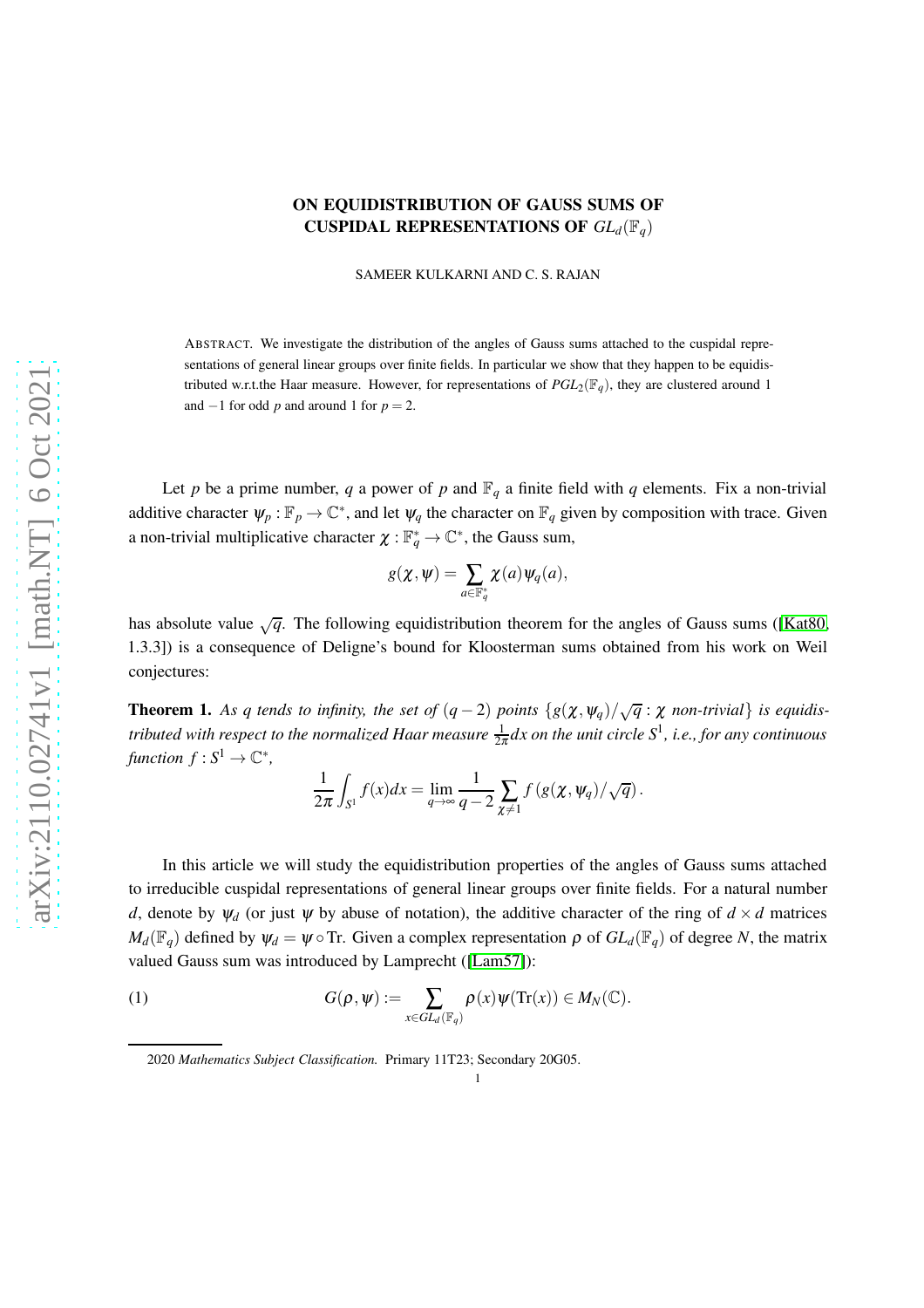Suppose  $\rho$  is irreducible. Then by Schur's lemma  $G(\rho, \psi)$  is a scalar matrix:

$$
(2) \tG(\rho, \psi) = g(\rho, \psi)I_N,
$$

where  $g(\rho, \psi) \in \mathbb{C}$  and  $I_N$  is the  $N \times N$  identity matrix.

The irreducible characters of  $GL_d(\mathbb{F}_q)$  were classified by Green [\[Gre55\]](#page-14-2) in terms of conjugacy classes. Using Green's work, Kondo showed

<span id="page-1-0"></span>
$$
|g(\rho,\psi)|=q^{\frac{d^2-\kappa(\rho)}{2}},
$$

where  $\kappa(\rho)$  is the multiplicity of 1 as a root of the characteristic polynomial attached to the conjugacy class of  $GL_d(\mathbb{F}_q)$  corresponding to the irreducible representation  $\rho$ . Let  $a(\rho) := q^{-1}$  $d^2$  – κ(ρ)  $\sqrt{2-g(\rho,\psi)}$ denote the 'angle', i.e, the normalized Gauss sum of absolute value 1 attached to  $\rho$ .

We recall that an irreducible representation  $(\rho, V)$  of  $GL_d(\mathbb{F}_q)$  is said to be cuspidal, if the space of  $N(\mathbb{F}_q)$ -invariants  $V^{N(\mathbb{F}_q)}$  is zero, where *N* is the unipotent radical of a parabolic subgroup *P* of  $GL_d$ defined over  $\mathbb{F}_q$ . The cuspidal representations are the building blocks for all representations of  $GL_d(\mathbb{F}_q)$ , in the sense that any irreducible representation of  $GL_d(\mathbb{F}_q)$  occurs in a representation parabolically induced from a cuspidal representation of the Levi component of a suitable parabolic. Via the Green correspondence, cuspidal representations correspond to elliptic conjugacy classes in *GLd*(F*q*), i.e., conjugacy classes of semisimple elements of  $GL_d(\mathbb{F}_q)$  whose characteristic polynomial is irreducible over  $\mathbb{F}_q$ . For such representations,  $\kappa(\rho) = 0$ . We show an analogue of Deligne's theorem for the angles of the Gauss sums corresponding to cuspidal representations of  $GL_d(\mathbb{F}_q)$ :

<span id="page-1-1"></span>**Theorem 2.** Let  $R_0(d,q)$  denote the set of isomorphism classes of irreducible, cuspidal representations *of*  $GL_d(\mathbb{F}_q)$ . The set of normalized Gauss sums  $\{q^{-d^2/2}g(\rho,\psi)\mid \rho\in R_0(d,q)\}$  is equidistributed with *respect to the normalized Haar measure on S*<sup>1</sup> *, as q tends to infinity.*

We now consider equidistribution results for irreducible representations of  $GL_d(\mathbb{F}_q)$  with trivial central character. Such representations can be considered as representations of  $PGL_d(\mathbb{F}_q)$ .

<span id="page-1-2"></span>**Theorem 3.** Let  $R_0^0(d,q)$  denote the set of isomorphism classes of irreducible, cuspidal representations *of*  $GL_d(\mathbb{F}_q)$  *with trivial central character. As q tends to infinity, the set of normalized Gauss sums*  $\{q^{-d^2/2}g(\rho,\psi)\mid \rho\in R^0_0(d,q)\}$  is equidistributed with respect to the normalized Haar measure on  $S^1$  for  $d \geq 3$ .

*When d* = 2 *and p is odd, these normalized Gauss sums are equidistributed, as q tends to infinity, with respect to the measure*

$$
\frac{1}{2}(\delta_l+\delta_{-1}),
$$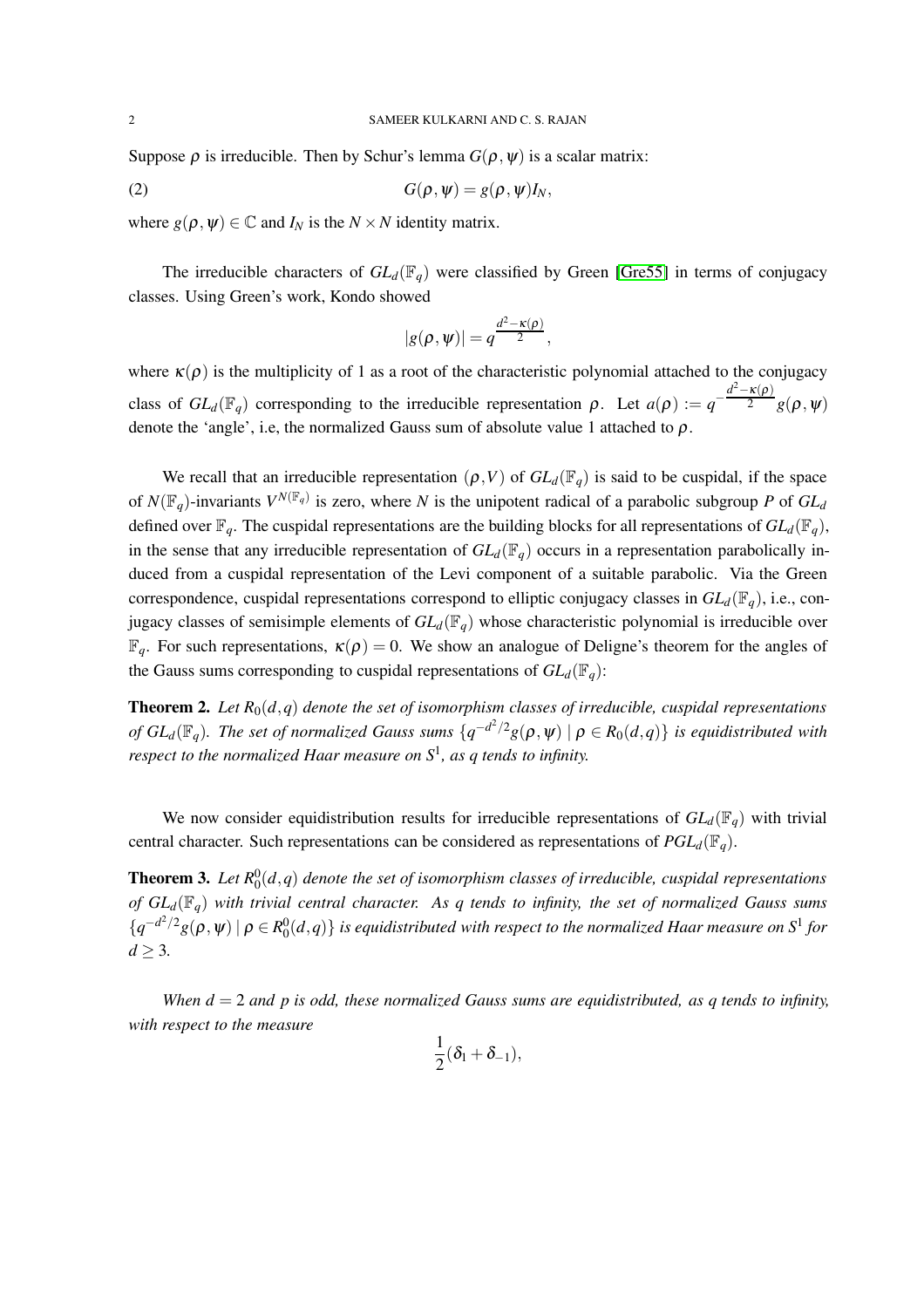where  $\delta_a$  denotes the Dirac measure supported at  $a \in S^1$ .

*When*  $d = 2$ *,*  $p = 2$ *, these normalized Gauss sums are equidistributed, as q tends to infinity with respect to the Dirac measure*  $\delta_1$  *supported at* 1.

The answer for  $d = 2$  and  $p$  odd, suggests that the family of cuspidal representations of  $PGL(2, \mathbb{F}_q)$ should split into two families, such that the normalized Gauss sums belonging to these subsets should be equidistributed with respect to  $\delta_1$  and  $\delta_{-1}$  respectively. The cuspidal representations of  $GL(2, \mathbb{F}_q)$ with trivial central character are parametrized by pairs of characters

$$
\{\chi, \chi^{\sigma}\} \quad \text{of } \mathbb{F}_{q^2}^*, \text{ such that } \quad \chi \neq \chi^{\sigma} \quad \text{and} \quad \chi|_{\mathbb{F}_q^*} = 1,
$$

where  $\sigma$  is the non-trivial element of Gal( $\mathbb{F}_{q^2}/\mathbb{F}_q$ ). Denote by  $\rho_\chi$  the representation corresponding to  $\chi$ as above. The collection of characters  $\chi$  of  $\mathbb{F}_{q^2}^*$  whose restriction to  $\mathbb{F}_q^*$  is trivial is a cyclic group of order  $q+1$ . Of this, only the trivial and the quadratic characters are equivalent to their own Galois conjugates. The natural guess regarding the above expectation turns out to be valid:

<span id="page-2-0"></span>**Theorem 4.** Let p be an odd prime. Let  $C_{pr}^{0}(2,q)$  denote the collection of primitive characters of  $\mathbb{F}_{q^2}^*$  with respect to  $\mathbb{F}_q$ , whose restriction to  $\mathbb{F}_q^*$  is trivial. As q tends to infinity, the set of normalized *Gauss sums*  $\{g(\rho_\chi, \psi)/q^2\}$  where  $\chi \in C^0_{pr}(2,q)$  is a square of a character of  $\mathbb{F}_{q^2}^*$  (resp. non-square ) is *equidistributed with respect to the Dirac measure*  $\delta_1$  *(resp.*  $\delta_{-1}$ *) supported at* 1 *(resp.*  $-1$ *) of*  $S^1$ *.* 

Remark 5. One reason to study Gauss sums is their relation to *L*-functions. Specifically, Gauss sums  $g(\chi, \psi)$  have absolute value  $q^{\frac{1}{2}}$ , and they satisfy the Hasse-Davenport relation:  $-g(\chi \circ N_{\mathbb{F}_{q^n}^*/\mathbb{F}_q^*}, \psi \circ N_{\mathbb{F}_{q^n}/\mathbb{F}_q^*}, \psi \circ N_{\mathbb{F}_{q^n}^*/\mathbb{F}_q^*}, \psi \circ N_{\mathbb{F}_{q^n}/\mathbb{F}_q^*}$  $Tr_{\mathbb{F}_{q^n}/\mathbb{F}_q}$  =  $(-g(\chi, \psi))^n$ . The first one says that the *L*-function of  $\mathbb{F}_q[T]$  satisfies the Riemann hypothesis, while the second relation follows from the Euler product expansion ([\[IR90\]](#page-14-3)).

The Sato-Tate type of conjectures in automorphic forms predict for a tempered cusp form  $\pi$  on a connected, reductive algebraic group *G* defined over a number field *K*, that the Langlands-Satake parameters attached to an unramified component  $\pi$ <sup>*v*</sup> at finite places *v* of *K*, should be equidistributed with respect to the projection of the Haar measure of *M* onto its set of conjugacy classes, where *M* is a maximal compact subgroup of the connected component of identity of the Langlands dual *<sup>L</sup>G* over C. This led us to consider the equidistribution question for cuspidal representations with trivial central character. Such representations can be considered as representations of the adjoint group  $PGL_d(\mathbb{F}_q)$  =  $GL_d(\mathbb{F}_q)/\mathbb{F}_q^*$ . The identity component of the Langlands dual group of  $PGL_d$  is  $SL_d$ , whereas that of  $GL_d$ is *GL<sup>d</sup>* itself.

However, this reasoning does not seem to suggest the above answer. We refer also to Remark [14](#page-13-0) for a connection with epsilon factors.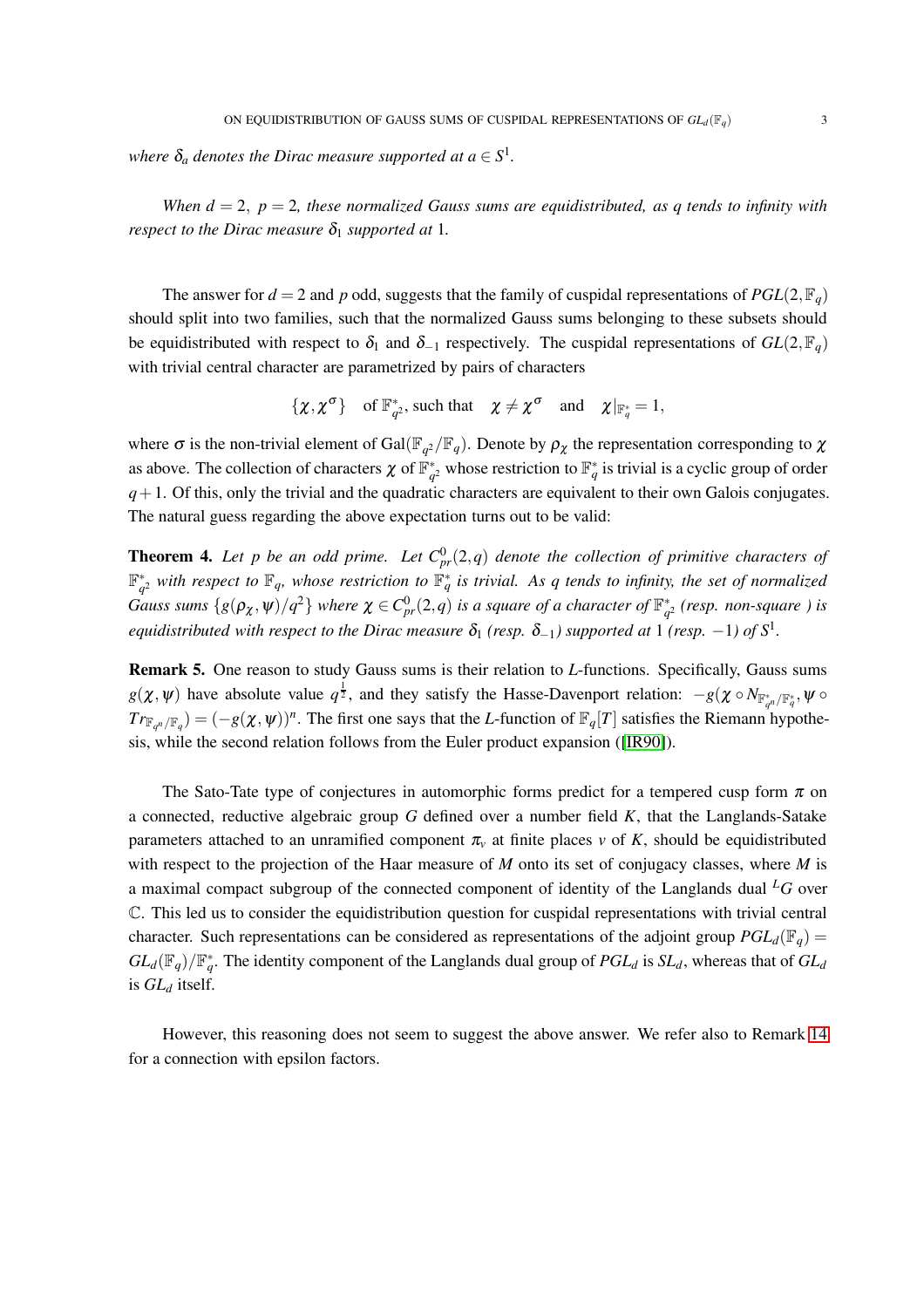#### 4 SAMEER KULKARNI AND C. S. RAJAN

### 1. PRELIMINARIES AND REDUCTION TO ABELIAN GAUSS SUMS

In this section we recall relevant results about equidistribution, representation theory of  $GL_d(\mathbb{F}_q)$ , Gauss sums, and reduce the statement of the theorems to one involving the classical abelian Gauss sums.

1.1. **Equidistribution.** Let *X* be a compact, Hausdorff space, and  $\mu$  a normalized Borel measure on *X*. A sequence  $S_N$  of subsets of *X* is said to be *equidistibuted* in *X* with respect to  $\mu$  if, for any continuous function *f* on *X*,

(3) 
$$
\lim_{N \to \infty} \frac{1}{|S_N|} \sum_{x \in S_N} f(x) = \int_X f d\mu.
$$

Suppose  $\{f_i\}_{i\in I}$  is a family of continuous functions whose linear spans are dense in  $C(X)$ , the space of continous functions on *X* with respect to the supremum norm. Assume further that the limits,

$$
\lim_{N \longrightarrow \infty} \frac{1}{|S_N|} \sum_{x \in S_N} f_i(x),
$$

exists for all  $i \in I$ . Then there exists an unique measure  $\mu$  on *X* such that the sequence  $S_N$  is equidistributed with respect to  $\mu$  ([\[Ser68,](#page-14-4) Appendix, Chapter 1]). Taking  $X = S^1$ , it suffices to work with the functions  $z \mapsto z^n$  for  $n \in \mathbb{Z}$ . Hence, to check that the sequence of subsets  $S_N$  of  $S^1$  is equidistributed with respect to the normalized Haar measure on  $S<sup>1</sup>$ , it suffices to show the following:

(4) 
$$
\lim_{N \to \infty} \frac{1}{|S_N|} \sum_{z \in S_N} z^n = 0 \text{ for } n \neq 0, n \in \mathbb{Z}.
$$

The sequence  $S_N$  is equidistributed with respect to the Dirac measure supported at 1 (resp.  $-1$ ) provided

(5) 
$$
\lim_{N \to \infty} \frac{1}{|S_N|} \sum_{z \in S_N} z^n = 1 \quad (\text{resp. } (-1)^n) \quad \text{for } n \in \mathbb{Z}.
$$

If we further know that the sets  $S_N$  are closed under complex conjugation, we need to verify the foregoing equations only for  $n \geq 0$ .

1.2. **Kloosterman sums and Deligne's bound.** Let  $\psi$  be a nontrivial additive character of  $\mathbb{F}_q$  into  $\mathbb{C}^*$ . For  $a \in \mathbb{F}_q$ , the *Kloosterman sum* is defined to be the sum

(6) 
$$
\mathrm{Kl}_n(a,q) := \sum_{\substack{x_i \in \mathbb{F}_q \\ x_1 \cdots x_n = a}} \psi(x_1 + \ldots + x_n)
$$

Kloosterman sums are related to Gauss sums in the following way:

<span id="page-3-0"></span>(7) 
$$
g(\chi,\psi)^n = \sum_{a \in \mathbb{F}_q^*} \chi(a) \mathrm{Kl}_n(a,q).
$$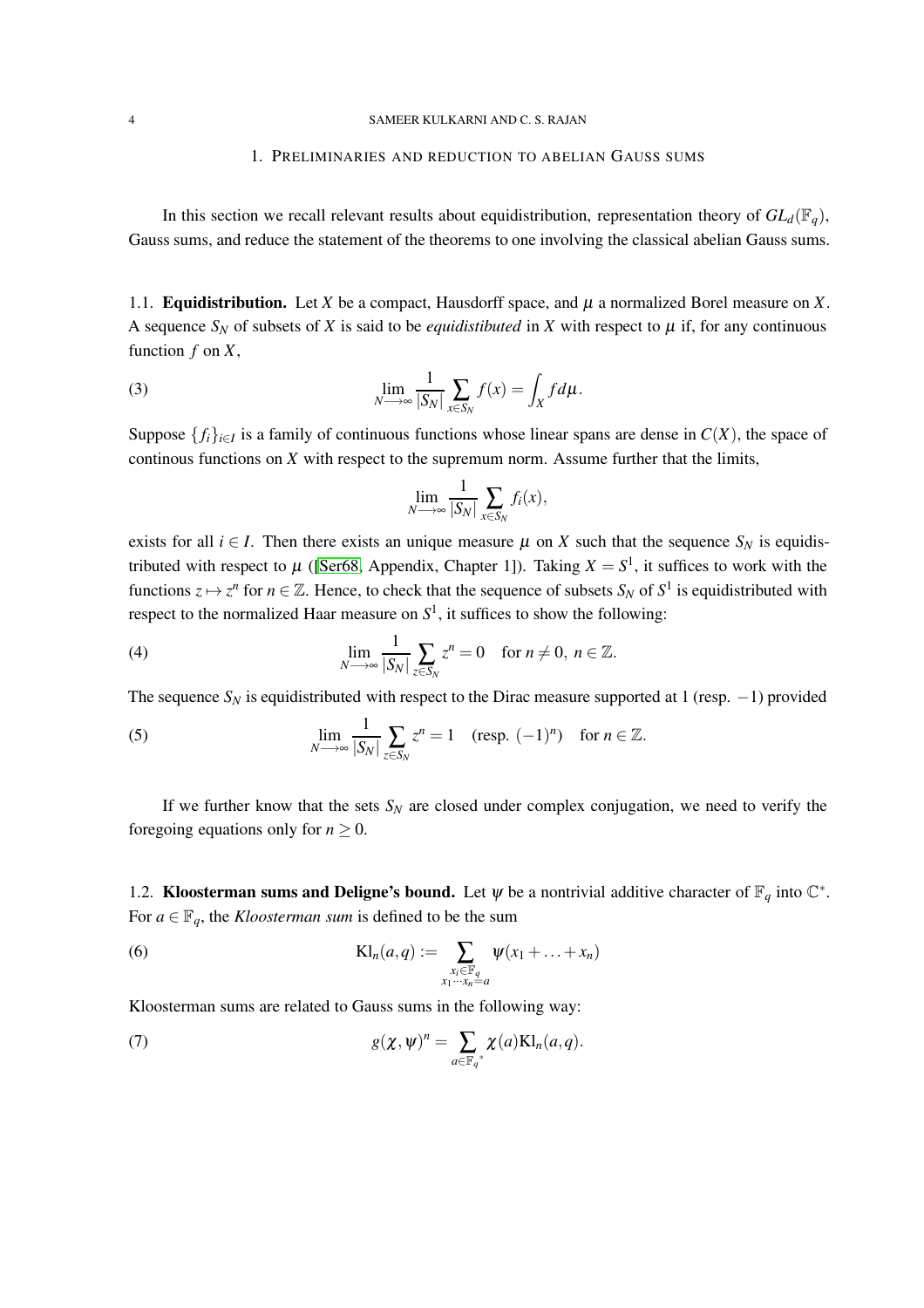That is, powers of Gauss sums are the Fourier transform (over the group  $\mathbb{F}_q^*$ ) of Kloosterman sums. The absolute values of Gauss sums is known classically:  $|g(\chi, \psi)| = \sqrt{q}$  if  $\chi \neq 1$  and  $g(1, \psi) = -1$ . Hence by Parseval identity, we have the equality

$$
\sum_{a} |\mathbf{K} \mathbf{l}_n(a, q)|^2 = q^n \pm \frac{1}{q-1}.
$$

From this we can conclude crudely that  $|Kl_n(a)| = O(q^{n/2})$ , and that  $|Kl_n(a)|^2 \le \frac{q^n}{q-1} \pm \frac{1}{(q-1)^n}$  $\frac{1}{(q-1)^2}$  for at least one *a*.

Deligne has obtained a uniform bound of  $O(q^{\frac{n-1}{2}})$  for all *a* as a consequence of his work on Weil conjectures:

<span id="page-4-0"></span>**Theorem 6.** [\[Del77,](#page-14-5) Equation 7.1.3] *If*  $a \in \mathbb{F}_q^*$ , then

(8)  $|Kl_n(a,q)| \le nq^{\frac{n-1}{2}}$ .

This saving of an order of  $\frac{1}{2}$  is optimal and crucial in the computations that follow.

1.3. **Deligne-Lusztig representations.** The classification of the irreducible characters of  $GL_d(\mathbb{F}_q)$  was carried out by Green ([\[Gre55\]](#page-14-2)). More generally, the classification of irreducible representations of finite groups of Lie type was carried out by Deligne and Lusztig ([\[DL76\]](#page-14-6)) using geometric methods. In this article, we will use the Deligne-Luztig parametrization of irreducible representations.

Choose a prime  $\ell$  different from p. We work over the field  $\overline{\mathbb{Q}}_{\ell}$  instead of  $\mathbb{C}$ . The maximal tori of *GL*<sup>*d*</sup> over  $\mathbb{F}_q$  up to  $GL_d(\mathbb{F}_q)$  are classified in terms of conjugacy classes of the Weyl group  $W \simeq S_d$  of *GL*<sup>*d*</sup>. For  $w \in S_d$ , let  $\mathbb{T}_w$  be the associated tori, where for the identity element in  $S_d$ , we associate the diagonal torus. Let  $T_w = \mathbb{T}_w(\mathbb{F}_q)$ . Associated to a character  $\chi: T_w \to \overline{\mathbb{Q}}_\ell^*$ , Deligne and Lusztig construct a virtual representation  $R_w^{\chi}$  (or  $R_{T_w}^{\chi}$ ) of  $GL_d(\mathbb{F}_q)$ , and showed that every irreducible representation  $\rho$  of  $GL_d(\mathbb{F}_q)$  is a constituent of some (not necessarily unique)  $R_w^{\chi}$ .

### 1.4. Cuspidal representations.

**Definition 7.** For a reductive group  $\mathbb{G}$  defined over  $\mathbb{F}_q$  with Frobenius F, we say that an irreducible representation  $G = \mathbb{G}^F$  is **cuspidal**, if for every proper parabolic subgroup  $\mathbb{P}$  of  $\mathbb{G}$  with unipotent radical U, the set of fixed vectors  $\rho^{\mathbb{U}(\mathbb{F}_p)}$  is 0.

A theorem due to Harish Chandra says that cuspidal representations are the building blocks of all representations of *G*, in other words, the non cuspidal irreducible representations are induced from cuspidal representations with respect to suitable proper parabolic subgroups [\[Sri79\]](#page-14-7).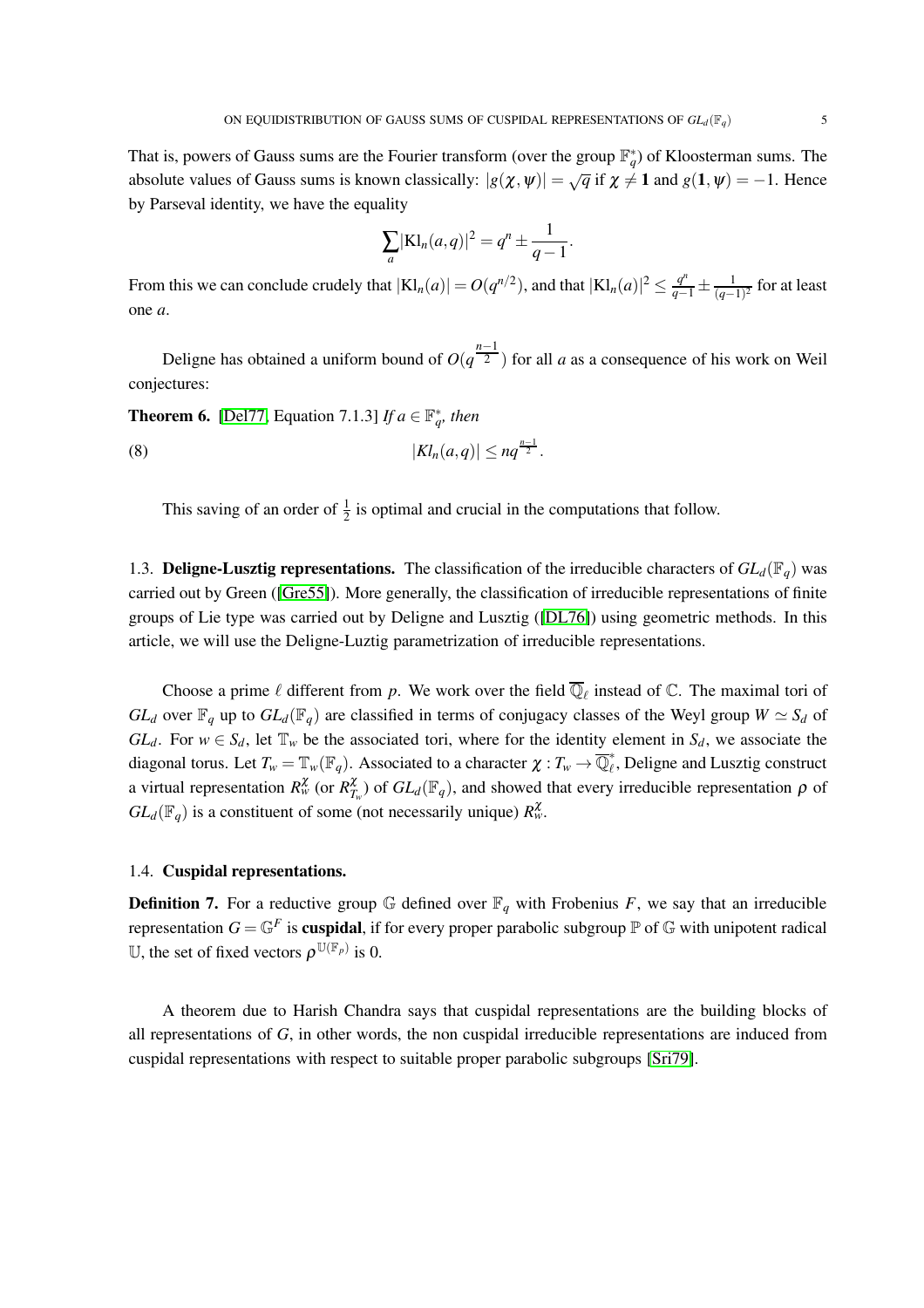Let *E* be a finite extension of  $\mathbb{F}_q$ . A character  $\chi : \mathbb{F}_q^* \to \mathbb{C}^*$  is said to be *primitive* if it does not factor via the norm map  $E^* \to E'^*$  for any subextension  $\mathbb{F}_q \subset E' \subset E$ . Equivalently, for any non-trivial  $\sigma \in \text{Gal}(E/\mathbb{F}_q)$ , the conjugate  $\chi^{\sigma}$  is not equal to the trivial character. Define two characters to be *equivalent* if they are equal up to a Galois twist.

The Deligne-Lusztig parametrization of cuspidal representations of  $GL_d(\mathbb{F}_q)$  is as follows: let  $w_0 \in S_d$  be a *d*-cycle, an element of longest length with respect to the standard generators for  $S_d$ . The tori attached to  $w_0$  corresponds to an embedding of the Weil restriction of scalars  $R_{\mathbb{F}_{q^d}/\mathbb{F}_q}(\mathbb{G}_m)$  embedded inside  $GL_d$ . There is an isomorphism  $T_{w_0} \simeq \mathbb{F}_{q^d}^*$ . Such tori are not contained in any proper parabolic subgroup.

Given a primitive character  $\chi$  of  $\mathbb{F}_{q^d}^*$ , the Deligne-Lusztig representation  $\varepsilon_{\mathbb{G}}\varepsilon_{\mathbb{T}_{w_0}}R^{\chi}_{w_0}$  is an irreducible, cuspidal representation, where  $\varepsilon_{\mathbb{G}} := (-1)^{\mathbb{F}_q - \text{rank of } \mathbb{G}}$ . For  $GL_d$ , we have  $\varepsilon_{GL_d} = (-1)^d$  and for the torus  $\mathbb{T}_{w_0}$ , the  $\mathbb{F}_q$ -rank is -1, hence  $\varepsilon_{\mathbb{T}_{w_0}} = -1$ , hence  $\varepsilon_{\mathbb{G}} \varepsilon_{\mathbb{T}_{w_0}} R_{w_0}^{\chi} = (-1)^{d+1} R_{w_0}^{\chi}$ . Further, if the characters  $\chi$  and  $\chi'$  are not conjugate under the action of Gal( $\mathbb{F}_q^d/\mathbb{F}_q$ ), the irreducible representations  $(-1)^{d+1}R_{w_0}^{\chi}$  and  $(-1)^{d+1}R_{w_0}^{\chi'}$  are distinct. This sets up a bijective correspondence between equivalence classes of primitive characters of  $\mathbb{F}_{q^d}^*$  and isomorphism classes of cuspidal representations of  $GL_d(\mathbb{F}_q)$ . [\[Sri79,](#page-14-7) Chapter 6]

1.5. **Central character.** Let  $\rho$  be an irreducible representation of a group *G* whose centre is *Z*. By Schur's Lemma  $\rho(z)$  is a scalar matrix for all  $z \in Z$ . That is, there exists a character  $\chi : Z \to \mathbb{C}^*$  such that  $\rho(z) = \chi(z) \cdot \text{Id}$ . The character  $\chi$  is called the central character of  $\rho$ .

Suppose T is a maximal  $\mathbb{F}_q$ -torus of  $\mathbb{G} = GL_n$  (more generally of any reductive group *G*). Let  $\mathbb{B} = \mathbb{T} \mathbb{U}$  be a Borel subgroup of  $\mathbb{G}$ . Denote by  $\mathscr{L} : \mathbb{G} \to \mathbb{G}$  the Lang isogeny  $x \mapsto x^{-1}F(x)$ , where *F* is the Frobenius morphism. On the space  $\mathcal{L}^{-1}(U)$ , the product  $\mathbb{G}(\mathbb{F}_q) \times \mathbb{T}(\mathbb{F}_q)$  acts by  $(g,t)(x) = gxt$ . Let *Z* be the center of G. Restricted to  $Z(\mathbb{F}_q)$ , the induced action is same as the action of  $Z(\mathbb{F}_q) \subset \mathbb{T}(\mathbb{F}_q)$ .

Thus, given a character  $\chi$  of  $T = \mathbb{T}(\mathbb{F}_q)$ , the action of  $Z(\mathbb{F}_q)$  on the  $\chi$ -isotypical component of  $\ell$ -adic cohomology groups with compact support  $H_c^i(\mathcal{L}^{-1}(U), \overline{\mathbb{Q}}_{\ell})$  is given by the character  $\chi$ . Since the Deligne-Lusztig representations  $R_T^{\chi}$  are afforded on the space

$$
H_c^*(\mathscr{L}^{-1}(U),\bar{\mathbb{Q}}_\ell)_\chi=\sum_{i=0}^{2\mathrm{dim}(U)}(-1)^iH_c^i(\mathscr{L}^{-1}(U),\bar{\mathbb{Q}}_\ell)_\chi,
$$

it follows that the center  $Z(\mathbb{F}_q)$  acts via the character  $\chi$  in the representation  $R_T^{\chi}$ .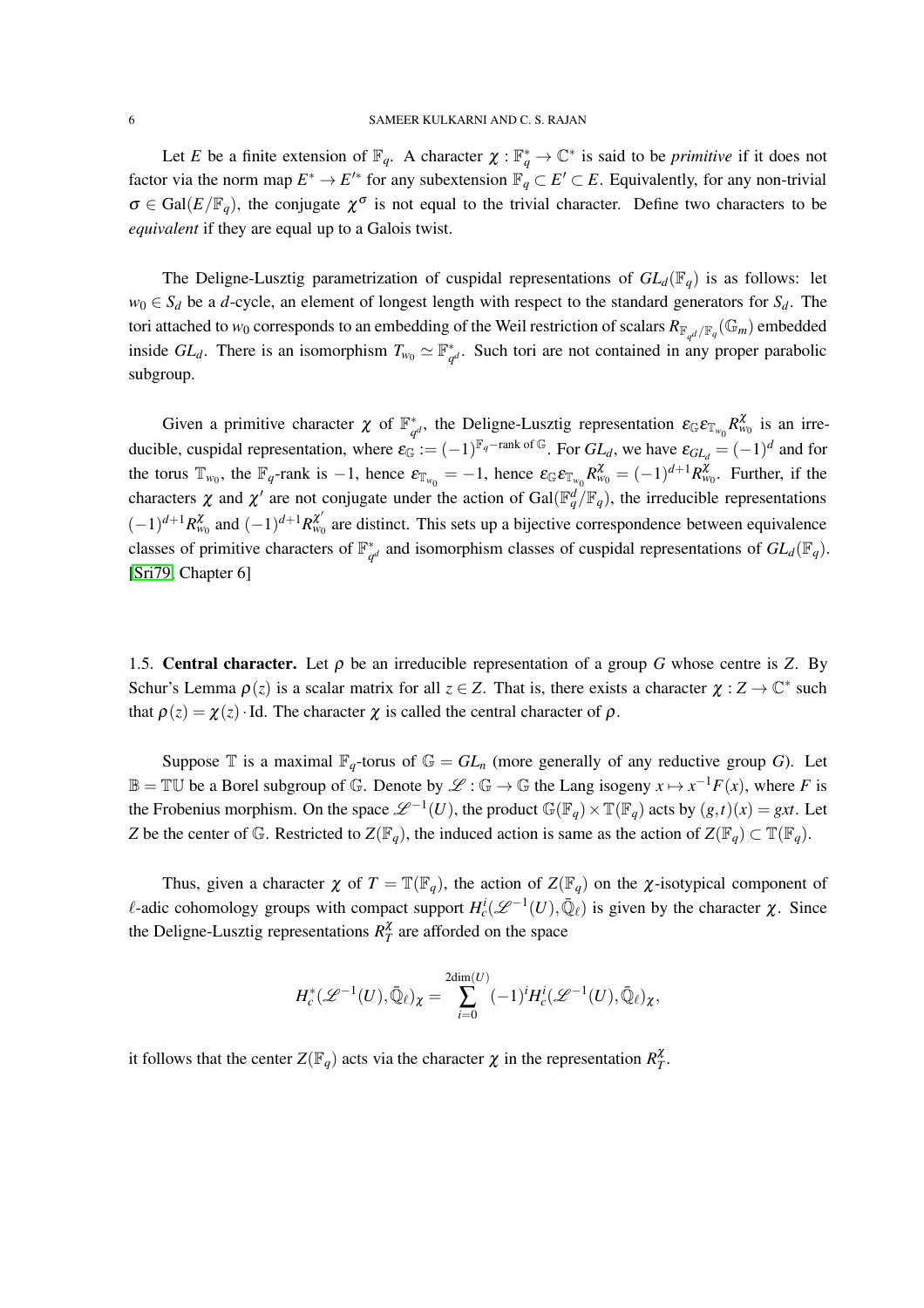1.6. *GL*<sub>*d*</sub>-Gauss sums. Suppose  $\mathbb{T}$  is a maximal  $\mathbb{F}_q$  torus in *GL*<sub>*d*</sub>. Given a character  $\chi : \mathbb{T}(\mathbb{F}_q) \to \overline{\mathbb{Q}}_l^*$ , define the (abelian) Gauss sum,

(9) 
$$
g(\chi,\psi):=\sum_{x\in\mathbb{T}(\mathbb{F}_q)}\chi(x)\psi(\mathrm{Tr}(x)),
$$

where Tr denotes the trace of *x* considered as a matrix element. It was shown by Kondo ([\[Kon63\]](#page-14-8)) using Green's work and by Braverman and Kazhdan ([\[BK03\]](#page-14-9)) using the theory of character sheaves of Lusztig, that the Gauss sums defined as in Equations [\(1,](#page-0-0) [2\)](#page-1-0) for an irreducible representation  $\rho$  of  $GL_d(\mathbb{F}_q)$  is essentially the abelian Gauss sum.

<span id="page-6-0"></span>Theorem 8 (Kondo, Braverman-Kazhdan). [\[BK03,](#page-14-9) Theorem 1.3] *Suppose* ρ *is an irreducible representation of*  $GL_d(\mathbb{F}_q)$  *that is an irreducible constituent of*  $R_T^{\chi}$  *for some maximal*  $\mathbb{F}_q$  *<i>torus*  $T$  *in*  $GL_d$ *. Then,*

$$
g(\rho,\psi)=q^{\frac{d^2-d}{2}}g(\chi,\psi).
$$

<span id="page-6-3"></span>1.7. **Reduction to the abelian case.** The cuspidal representatios  $\rho$  are of the form  $\pm R_{w_0}^{\chi}$  for some primitive character  $\chi$  of  $\mathbb{F}_{q^d}^*$ . Via the correspondence between cuspidal representations and primitive characters, the *d* inequivalent Galois conjugates of  $\chi$ , give rise to isomorphic cuspidal representations. Further, by Theorem [8,](#page-6-0)

$$
g(\rho, \psi) = q^{(d^2-d)/2} g(\chi, \psi).
$$

Thus, questions about equidistribution of the normalized Gauss sums  $\{g(\rho, \psi)/q^{d^2/2} \mid \rho \in R_0(d, q)\}\$ are reduced to questions about equidistribution of  $\{g(\chi,\psi)/q^{d/2}\}\,$ , where  $\chi$  runs over the primitive characters of  $\mathbb{F}_{q^d}^*$ . Theorems [2,](#page-1-1) [3](#page-1-2) and [4](#page-2-0) are consequences of the following theorems:

<span id="page-6-1"></span>**Theorem 9.** Let  $C_{pr}(d,q)$  denote the collection of primitive characters of  $\mathbb{F}_{q^d}^*$  with respect to  $\mathbb{F}_q$ . The *set of normalized Gauss sums*  $\{g(\chi,\psi)q^{-d/2} \mid \rho \in C_{pr}(d,q)\}$  *is equidistributed with respect to the normalized Haar measure on S*<sup>1</sup> *, as q tends to infinity.*

<span id="page-6-2"></span>**Theorem 10.** Let  $C_{pr}^0(d,q)$  denote the collection of primitive characters of  $\mathbb{F}_{q^d}^*$  with respect to  $\mathbb{F}_q$ , whose *restriction to*  $\mathbb{F}_q^*$  *is trivial. Suppose*  $d \geq 3$ *. As q tends to infinity, the set of normalized Gauss sums*  $\{g(\chi,\psi)q^{-d/2} \mid \rho \in C_{pr}^{0}(d,q)\}\$  *is equidistributed with respect to the normalized Haar measure on*  $S^{1}$ *.* 

<span id="page-6-4"></span>**Theorem 11.** Let p be an odd prime. Let  $C_{pr}^{0}(2,q)$  denote the collection of primitive characters of  $\mathbb{F}_{q^2}^*$ with respect to  $\mathbb{F}_q$ , whose restriction to  $\mathbb{F}_q^*$  is trivial. As q tends to infinity, the set of normalized Gauss  $s$ ums  $\{g(\pmb{\chi},\pmb{\psi})/q\}$  where  $\pmb{\chi}$  is a square of a character of  $\mathbb{F}_{q^2}^*$  (resp. non-square ) is equidistributed with *respect to the Dirac measure*  $\delta_1$  *(resp.*  $\delta_{-1}$ *) supported at* 1 *(resp.*  $-1$ *) of*  $S^1$ *.* 

*When p* = 2, the set of normalized Gauss sums  $\{g(\chi,\psi)/q \mid \chi \in C_{pr}^{0}(2,q)\}$  is equidistributed with *respect to the Dirac measure*  $\delta_1$  *supported at* 1 *as*  $q \rightarrow \infty$ *.*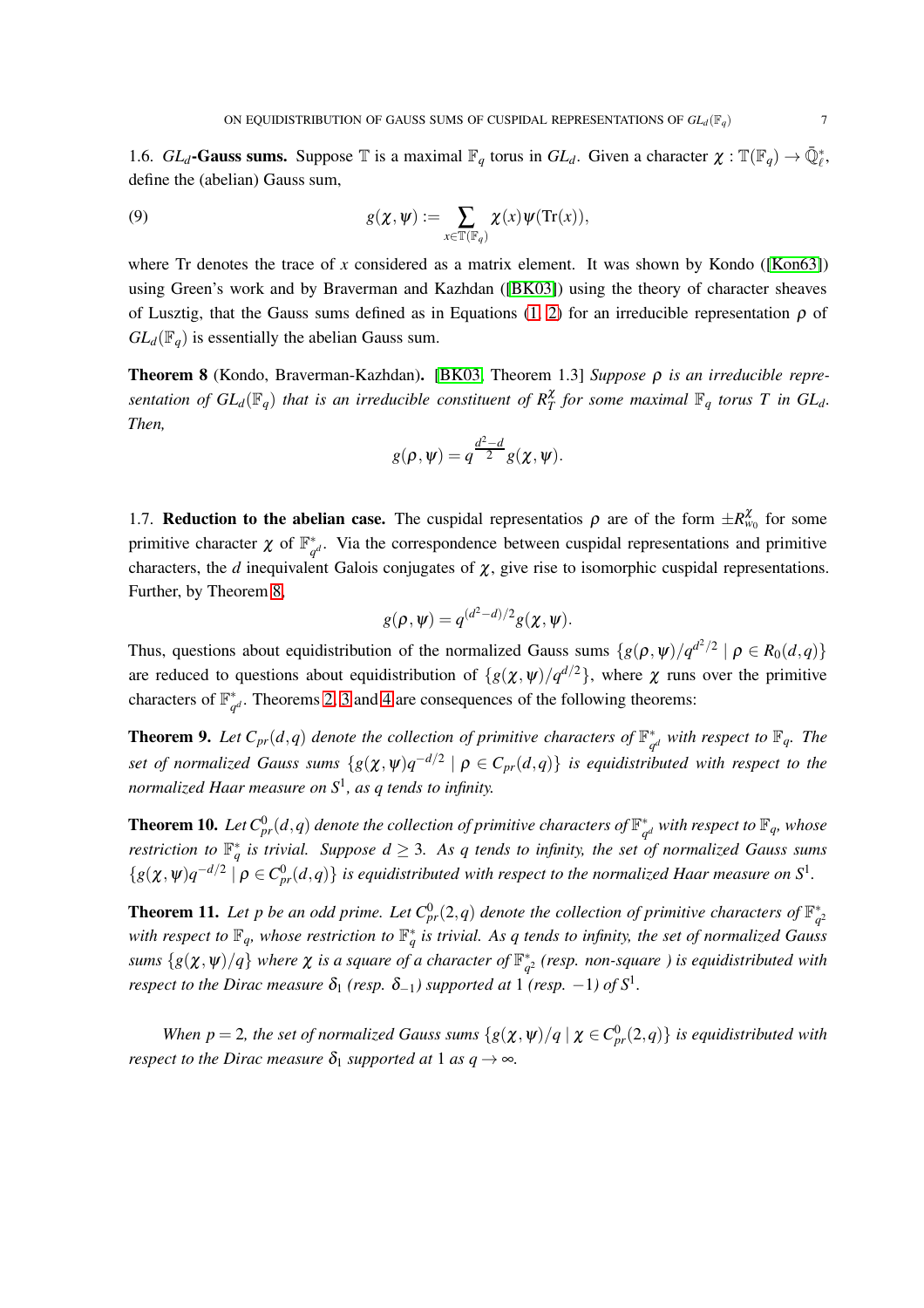#### 8 SAMEER KULKARNI AND C. S. RAJAN

### <span id="page-7-0"></span>2. PROOF OF THEOREM [9](#page-6-1)

In order to prove Theorem [2,](#page-1-1) we are reduced to proving Theorem [9](#page-6-1) showing the equidistribution of  ${g(\chi, \psi)}/{q^{d/2}}$ , where  $\chi$  runs over the primitive characters of  $\mathbb{F}_{q^d}^*$ . We need to show for any non-zero integer *n* that

(10) 
$$
\frac{1}{|C_{pr}(d,q)|} \sum_{\chi \text{ primitive}} \left(\frac{g(\chi,\psi)}{q^{d/2}}\right)^n \longrightarrow 0,
$$

as  $q \to \infty$ . Since  $g(\chi, \psi)^{-1} = g(\bar{\chi}, \bar{\psi})/q^d$ , it suffices to verify the above limits for  $n \ge 1$ .

Suppose  $\chi$  is a non-primitive character of  $\mathbb{F}_{q^d}^*$ . Then  $\chi$  is left invariant by a non-trivial subgroup *H* of Gal( $\mathbb{F}_{q^d}/\mathbb{F}_q$ ). Hence  $\chi$  is of the form  $\chi' \circ N_{\mathbb{F}_{q^d}/\mathbb{F}_{q^d}^H}$ , for some character  $\chi'$  of the fixed field  $\mathbb{F}_{q^d}^H$  $_q^d$  under *H*. Here for an extension of finite fields  $E/F$  ,  $N_{E/F}$  denotes the norm map from  $E^*$  to  $F^*$  . The cardinality of  $\mathbb{F}^H$ <sub>o</sub>d  $\frac{H}{q^d}$  is at most  $q^{d/2}$ . Since there are only finitely many fields contained in the finite extension  $\mathbb{F}_{q^d}/\mathbb{F}_q$ independent of q, the number of non-primitive characters is bounded by  $Cq^{d/2}$  for some constant C.

Thus the number of primitive characters is at least  $q^d - Cq^{d/2}$ . For any non-trivial character  $\chi$  of  $\mathbb{F}_{q^d}^*$ ,  $|g(\chi, \psi)| = q^{d/2}$  and  $g(1, \psi) = -1$ . Hence, in order to show the validity of Equation [\(10\)](#page-7-0), we can work with the set of all characters of  $\mathbb{F}_{q^d}^*$ . From Equation [\(7\)](#page-3-0) relating Gauss and Kloosterman sums, we are reduced to showing for  $n \geq 1$ ,

$$
\frac{1}{q^{d+nd/2}}\sum_{\chi\neq 1}\sum_{a\in \mathbb F_{q^d}^*}\chi(a)Kl_n(a,q^d)\to 0,
$$

as  $q \rightarrow \infty$ . Interchanging the order of summation and by orthogonality,

$$
\frac{1}{q^{d+nd/2}} \sum_{\chi \neq 1} \sum_{a \in \mathbb{F}_{q^d}^*} \chi(a) K l_n(a,q^d) = \frac{(q^d-1)}{q^{d+nd/2}} K l_n(1,q^d).
$$

Theorem [2](#page-1-1) now follows by appealing to Deligne's bound given by Theorem [6,](#page-4-0)

$$
|Kl_n(1,q^d)| \le nq^{d(n-1)/2}.
$$

# 3. PROOF OF THEOREM [10](#page-6-2) FOR  $d \geq 3$

We now consider equidistribution of Gauss sums of cuspidal representations with trivial central character. Equivalently by the arguments in Section [1.7,](#page-6-3) we consider equidistribution of Gauss sums of primitive characters of of  $\mathbb{F}_{q^d}^*$  that restrict trivially to  $\mathbb{F}_q^*$ . As seen in the foregoing section, the cardinality of non-primitive characters is of order  $O(q^{d/2})$ . The group  $C^0(d,q)$  of characters of  $\mathbb{F}_{q^d}^*$  that restrict trivially to  $\mathbb{F}_q^*$  is of order  $(q^d-1)/(q-1)$ .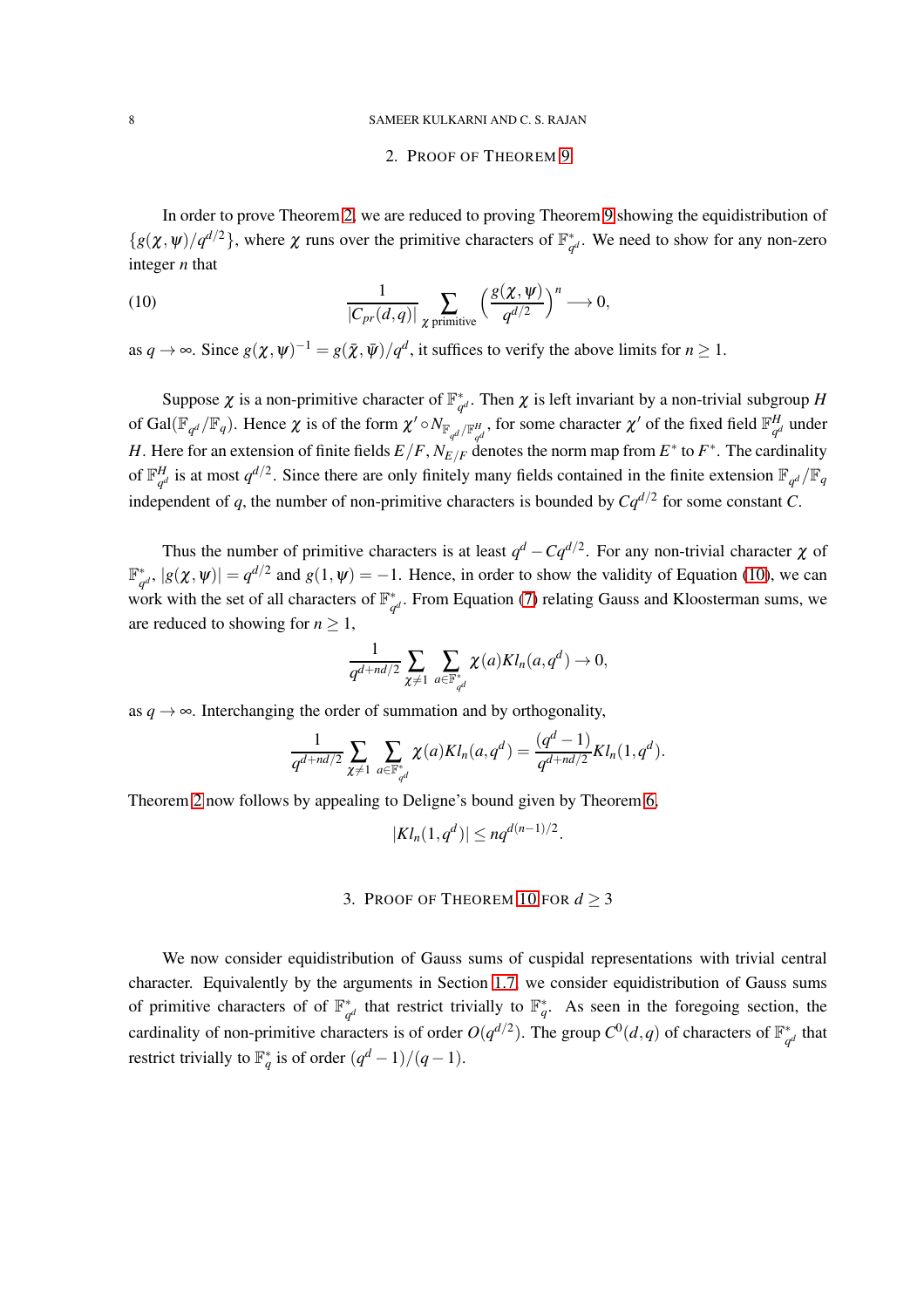Suppose  $d \geq 3$ . Then the ratio of the number of non-primitive characters to that of primitive characters with trivial central character goes to zero as *q* tends to infinity. Arguing as in the proof of Theorem [9](#page-6-1) given above, in order to prove Theorem [10,](#page-6-2) it is sufficient to work with the entire character group  $C^0(d,q)$  rather than restrict to just the primitive elements in  $C^0(d,q)$ . Thus we are reduced to showing for any natural number  $n \geq 1$  that

(11) 
$$
\frac{1}{|C^0(d,q)|}\sum_{\chi\in C^0(d,q)}\left(\frac{g(\chi,\psi)}{q^{d/2}}\right)^n\longrightarrow 0,
$$

as  $q \rightarrow \infty$ . In terms of Kloosterman sums, we need to show for  $n \geq 1$ , that

<span id="page-8-0"></span>(12) 
$$
\frac{1}{|C^{0}(d,q)|q^{nd/2}}\sum_{\chi \in C^{0}(d,q)}\sum_{a \in \mathbb{F}_{q^{d}}^{*}}\chi(a)Kl_{n}(a,q^{d}) \to 0,
$$

as  $q \rightarrow \infty$ .

Let  $\mathbb{F}_{q^d}^*$  denote the group of characters of  $\mathbb{F}_{q^d}^*$ . Under the non-degenerate pairing,

(13) 
$$
\mathbb{F}_{q^d}^* \times \widehat{\mathbb{F}_{q^d}^*} \to \mathbb{C}^*,
$$

the left annihilator of the group  $C^0(d,q)$  is precisely  $\mathbb{F}_q^*$ . Hence,

<span id="page-8-1"></span>
$$
\sum_{\chi \in C^0(d,q)} \chi(a) = \begin{cases} |C^0(d,q)| & \text{if } a \in \mathbb{F}_q^* \\ 0 & \text{if } a \notin \mathbb{F}_q^* . \end{cases}
$$

Interchanging the order of summation in Equation [\(12\)](#page-8-0), we get

$$
\frac{1}{|C^0(d,q)|q^{nd/2}}\sum_{\chi\in C^0(d,q)}\sum_{a\in \mathbb{F}_{q^d}^*}\chi(a)Kl_n(a,q^d)=\frac{1}{q^{nd/2}}\sum_{a\in \mathbb{F}_{q}^*}Kl_n(a,q^d).
$$

Using Deligne's bound,

$$
\frac{1}{q^{nd/2}}\sum_{a\in \mathbb{F}_q^*} |Kl_n(a,q^d)| \leq \frac{(q-1)nq^{d(n-1)/2}}{q^{nd/2}} = \frac{n(q-1)}{q^{d/2}}.
$$

Since  $d \geq 3$ , the term goes to zero and this proves Theorem [10.](#page-6-2)

## 4. PROOF OF THEOREM [11](#page-6-4)

Let  $C^0 = C^0(2,q)$  be the subgroup of characters of  $\mathbb{F}_{q^2}^*$  that is trivial restricted to  $\mathbb{F}_q^*$ . Its cardinality is  $q+1$ . Suppose  $\chi$  is a character of  $\mathbb{F}_q^*$  such that  $\chi \circ N_{\mathbb{F}_q^2/\mathbb{F}_q}$  belongs to  $C^0$ . This is equivalent to saying that  $\chi(x^2)$  is identically 1. When  $p = 2$ , the only such character is the trivial character, and when p is odd the condition implies that  $\chi$  is quadratic. Hence the number of primitive characters of  $\mathbb{F}_{q^2}^*$  that are trivial upon restriction to  $\mathbb{F}_q^*$  is precisely  $(q-1)$  when *p* is odd and *q* when *p* is even. Since the set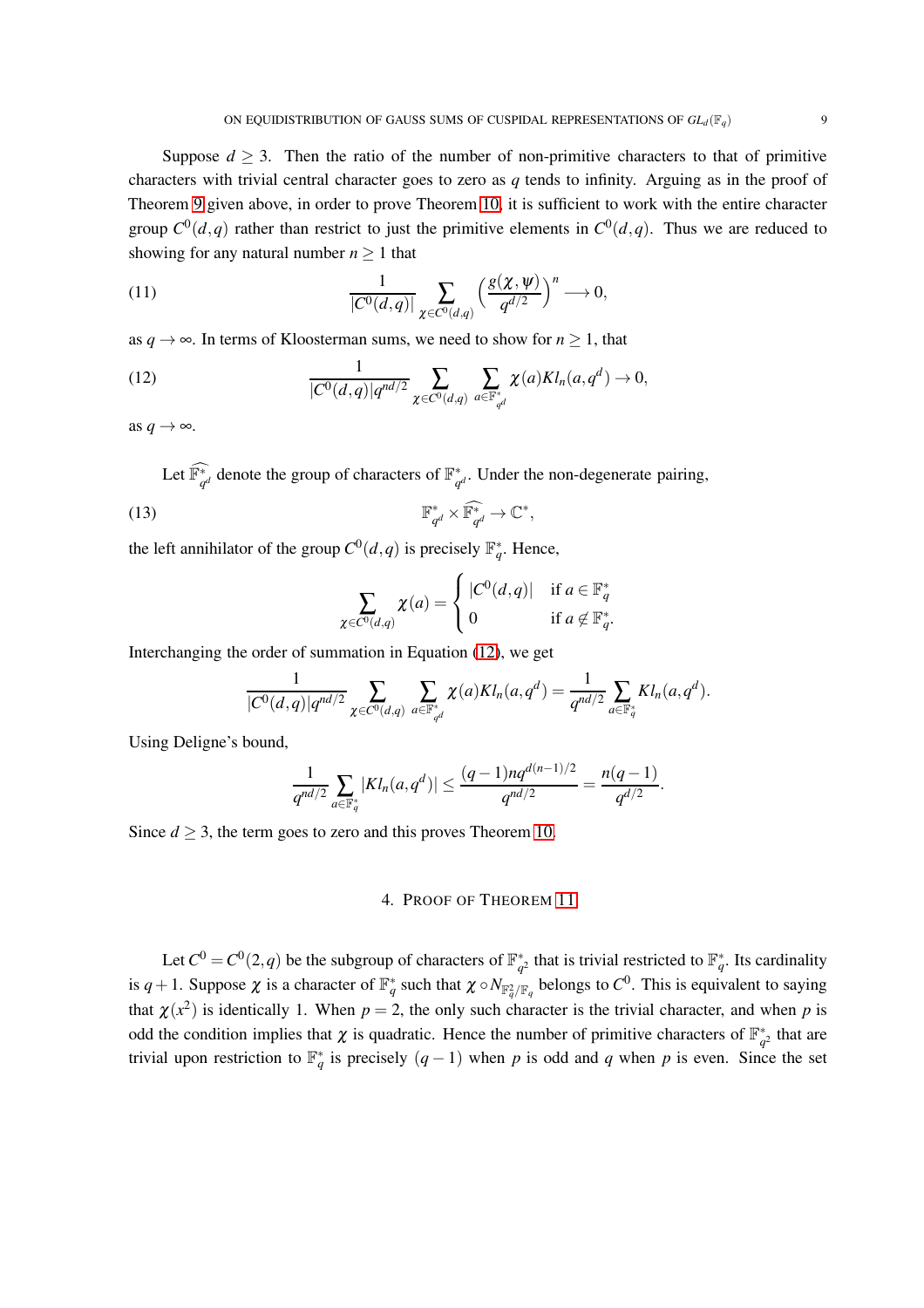of non-primitive characters is at most 2, arguing as before, in order to prove to equidistribution we can work with  $C^0$  rather than just its subset of primitive characters.

For odd *p*, let

$$
C^{0,s} = \{ \chi \in C^0 \mid \chi = \eta^2 \quad \text{for some } \eta \in C^0 \}
$$
  

$$
C^{0,ns} = \{ \chi \in C^0 \mid \chi \neq \eta^2 \quad \text{for any } \eta \in C^0 \}.
$$

Both sets have cardinality  $(q + 1)/2$  when *p* is odd. In what follows, when  $p = 2$ , by an abuse of notation, we will work with  $C^{0,s}$ -version, where we take  $C^{0,s}$  to be equal to  $C^0$ . The quadratic character belongs to  $C^{0,s}$  precisely when  $4|(q+1)$ .

In order to prove Theorem [11](#page-6-4) for *p* odd, we need to show that for  $n \ge 1$ , the average of the *n*-th moments of the Gauss sums, have the following limiting behaviour as  $q \rightarrow \infty$ :

<span id="page-9-1"></span>(14) 
$$
\frac{1}{|C^{0,s}|}\sum_{\chi\in C^{0,s}}\left(\frac{g(\chi,\psi)}{q}\right)^n=\frac{2}{(q+1)q^n}\sum_{\chi\in C^{0,s}}\sum_{a\in\mathbb{F}_{q^2}^*}\chi(a)Kl_n(a,q^2)\to 1,
$$

<span id="page-9-2"></span>(15) and 
$$
\frac{1}{|C^{0,ns}|}\sum_{\chi \in C^{0,ns}} \left(\frac{g(\chi,\psi)}{q}\right)^n = \frac{2}{(q+1)q^n} \sum_{\chi \in C^{0,ns}} \sum_{a \in \mathbb{F}_{q^2}^*} \chi(a) Kl_n(a,q^2) \to (-1)^n
$$
.

For  $p = 2$ , we need to show that as  $q \rightarrow \infty$ ,

$$
\frac{1}{q^{n+1}}\sum_{\chi\in C^0}\sum_{a\in\mathbb{F}_{q^2}^*}\chi(a)Kl_n(a,q^2)\to 1.
$$

The left annihilator of the subgroup  $C^0$  of  $\mathbb{F}_{q^2}^*$  with respect to the non-degenerate bilinear pairiing given by Equation [\(13\)](#page-8-1) is precisely  $\mathbb{F}_q^*$ . Let  $\sigma$  be the non-trivial automorphism of  $\mathbb{F}_{q^2}$  over  $\mathbb{F}_q$ . Define

<span id="page-9-0"></span>
$$
S^{0} = \{x \in \mathbb{F}_{q^{2}}^{*} \mid \sigma(x) = x\} = \mathbb{F}_{q}^{*},
$$
  
\n
$$
S^{-} = \{x \in \mathbb{F}_{q^{2}}^{*} \mid \sigma(x) = -x\} = \{x \in \mathbb{F}_{q^{2}}^{*} \mid Tr(x) = 0\},
$$
  
\n
$$
S = S^{0} \cup S^{-} = \{x \in \mathbb{F}_{q^{2}}^{*} \mid x^{2} \in \mathbb{F}_{q}^{*}\}.
$$

where *Tr* denotes the trace from  $\mathbb{F}_{q^2}$  to  $\mathbb{F}_q$ . When  $p = 2$ ,  $S^0 = S^-$ . The annihilator of the subgroup  $C^{0,s}$  contains the set *S*. When *p* is odd, the cardinality of *S* is 2(*q* − 1), and hence it is precisely the annihilator of  $C^{0,s}$ . Consequently, for  $x \in \mathbb{F}_{q^2}^*$ ,

(16) 
$$
\sum_{\chi \in C^{0,s}} \chi(x) = \begin{cases} 0 & \text{if } x \notin S, \\ (q-1)/2 & \text{if } x \in S. \end{cases}
$$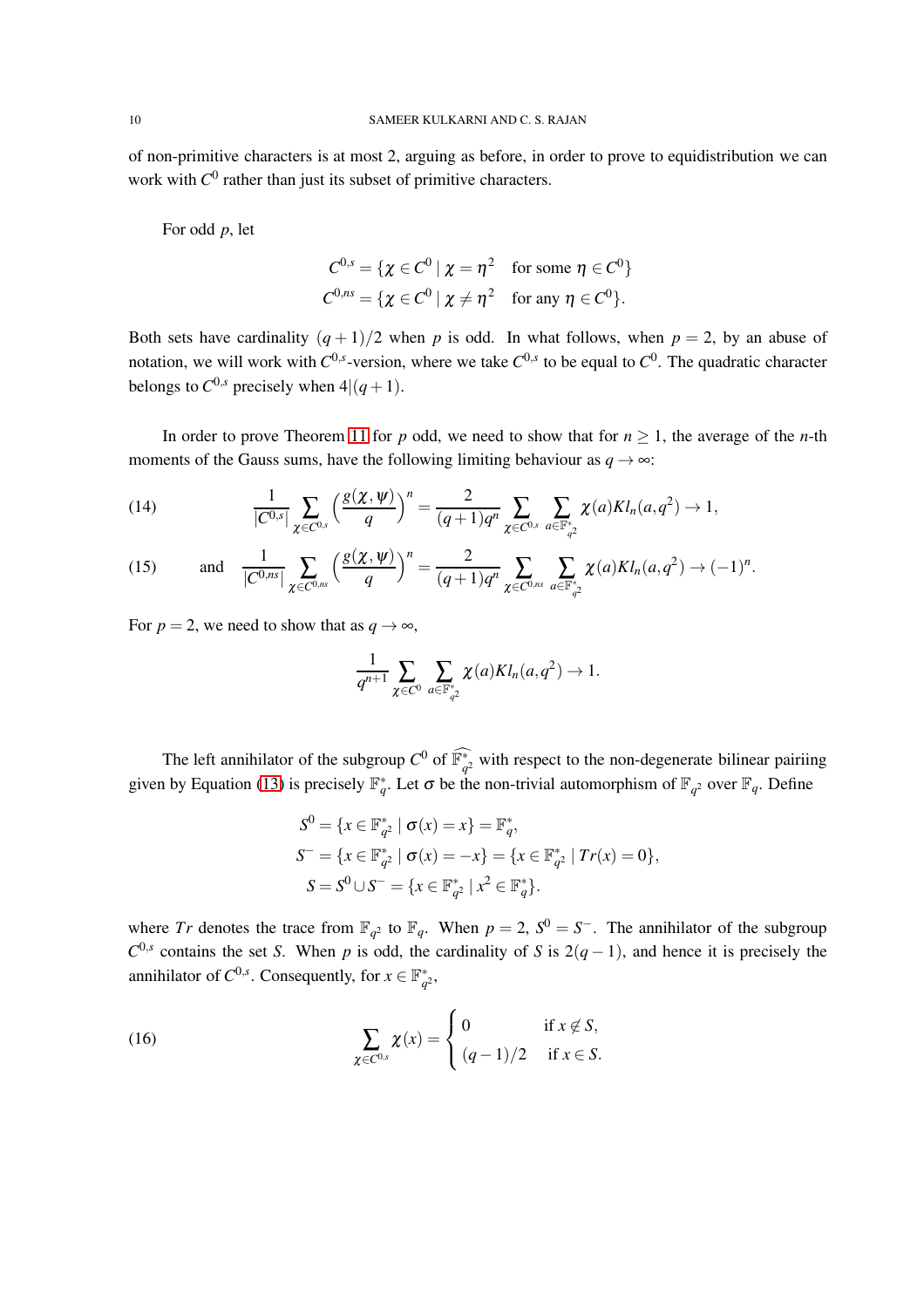The value of a character  $\chi \in C^{0,ns}$  evaluated on an element  $x \in S$  is given as,

<span id="page-10-0"></span>(17) 
$$
\chi(x) = \begin{cases} 1 & \text{if } x \in S^0, \\ -1 & \text{if } x \in S^-.\end{cases}
$$

Since  $C^{0,ns}$  is a coset of  $C^{0,s}$  in  $C^0$ , equations [\(16\)](#page-9-0) and [\(17\)](#page-10-0) yield,

(18) 
$$
\sum_{\chi \in C^{0,ns}} \chi(x) = \begin{cases} 0 & \text{if } x \notin S, \\ (q-1)/2 & \text{if } x \in S^{0}, \\ -(q-1)/2 & \text{if } x \in S^{-}.\end{cases}
$$

Define for  $n \geq 1$ , the following averages of Kloosterman sums:

<span id="page-10-1"></span>(Invariant) 
$$
I_n = \sum_{a \in \mathbb{F}_q^*} Kl_n(a, q^2) = \sum_{x_1, \dots, x_n \in \mathbb{F}_{q^2}^*} \psi \circ Tr(x_1 + \dots + x_n)
$$
  
\n $\prod_i x_i \in \mathbb{F}_q^* \atop I_i x_i \in \mathbb{F}_{q^2}^*} Kl_n(a, q^2) = \sum_{a \in S^-} Kl_n(a, q^2) = \sum_{x_1, \dots, x_n \in \mathbb{F}_{q^2}^*} \psi \circ Tr(x_1 + \dots + x_n).$   
\n $\text{Anti-invariant)} \quad A_n = \sum_{\substack{a \in \mathbb{F}_{q^2}^* \\ Tr(a) = 0}} Kl_n(a, q^2) = \sum_{\substack{a \in S^- \\ Tr(\prod_i x_i) = 0}} \psi \circ Tr(x_1 + \dots + x_n).$ 

Substituting the values obtained from Equations [\(16,](#page-9-0) [18\)](#page-10-1) into Equations [\(14,](#page-9-1) [15\)](#page-9-2) we need to show for  $n \geq 1$  and  $q \to \infty$ ,

<span id="page-10-2"></span>(19) 
$$
\frac{1}{|C^{0,s}|}\sum_{\chi\in C^{0,s}}\left(\frac{g(\chi,\psi)}{q}\right)^n=\frac{(q-1)}{(q+1)q^n}(I_n+A_n)\to 1,
$$

<span id="page-10-3"></span>(20) and 
$$
\frac{1}{|C^{0,ns}|}\sum_{\chi \in C^{0,ns}} \left(\frac{g(\chi,\psi)}{q}\right)^n = \frac{(q-1)}{(q+1)q^n}(I_n - A_n) \to (-1)^n
$$
.

We observe that

(21) 
$$
I_1 = -1
$$
 and  $A_1 = q - 1$ .

Hence,

*I*<sub>1</sub> + *A*<sub>1</sub> = *q* − 2 and *I*<sub>1</sub> − *A*<sub>1</sub> = −*q*.

This gives us the validity of Equations [\(19\)](#page-10-2) and [\(20\)](#page-10-3) for  $n = 1$ .

When  $p = 2$ ,

(22) 
$$
\sum_{\chi \in C^0} \chi(x) = \begin{cases} 0 & \text{if } x \notin \mathbb{F}_q^*, \\ (q-1) & \text{if } x \in \mathbb{F}_q^*.\end{cases}
$$

Thus we need to show that as  $q \rightarrow \infty$ , the sum

<span id="page-10-4"></span>(23) 
$$
\frac{1}{|C^0|} \sum_{\chi \in C^0} \left( \frac{g(\chi, \psi)}{q} \right)^n = \frac{(q-1)}{q^{n+1}} I_n \to 1.
$$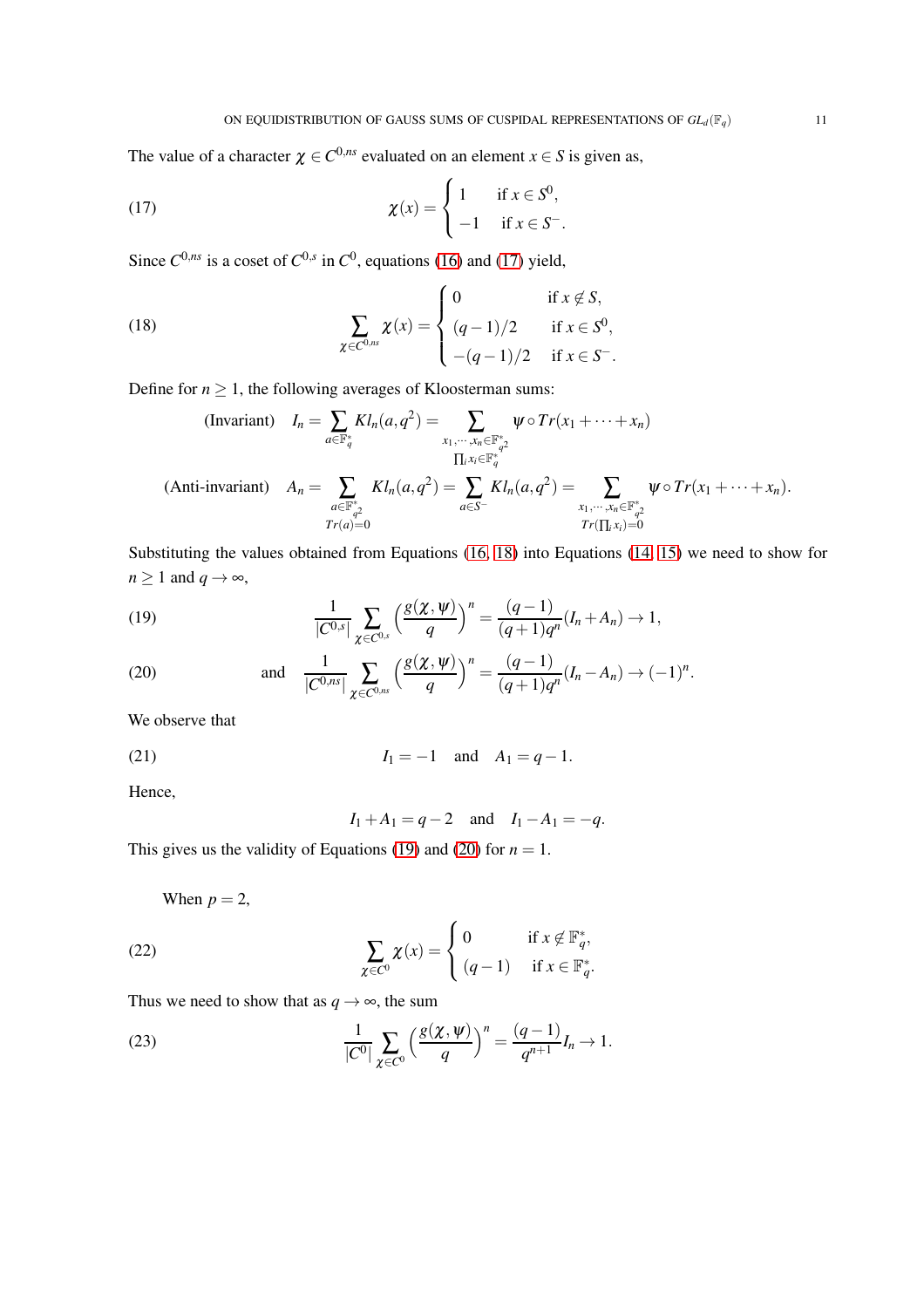Further,

(24) 
$$
I_1 = \sum_{a \in \mathbb{F}_q^*} \psi \circ Tr(a) = \sum_{a \in \mathbb{F}_q^*} \psi(2a) = (q-1),
$$

and this yields the validity of equation [\(23\)](#page-10-4) when  $n = 1$ .

The following key proposition gives a recurrence relation between the sums  $I_n$  and  $A_n$ , allowing an inductive procedure to calculate their values explicitly:

**Proposition 12.** *For*  $n \geq 2$  *and p odd, the following recurrence relation holds:* 

$$
I_n = qA_{n-1} + (-1)^n
$$
  

$$
A_n = qI_{n-1} + (-1)^n.
$$

*When*  $p = 2$ *,* 

$$
I_n=qI_{n-1}+(-1)^n.
$$

*Proof of Theorem [11.](#page-6-4)* Inductively, it follows for  $n \geq 2$ ,

$$
I_n + A_n = q(I_{n-1} + A_{n-1}) + 2(-1)^n
$$
  
=  $q^{n-1}(I_1 + A_1) + 2(-1)^n(1 - q + q^2 + \dots + (-1)^{n-2}q^{n-2})$   
=  $(q-2)q^{n-1} + 2(-1)^n\frac{(1 + (-q)^{n-1})}{(1+q)}.$ 

Similarly,

$$
I_n - A_n = -q(I_{n-1} - A_{n-1}) = (-q)^{n-1}(I_1 - A_1) = (-q)^n.
$$

For  $p = 2$  and  $n \ge 2$ , we have

$$
I_n = qI_{n-1} + (-1)^n
$$
  
=  $q^{n-1}I_1 + (-1)^n(1-q+q^2+\cdots+(-1)^{n-2}q^{n-2})$   
=  $(q-1)q^{n-1} + (-1)^n\frac{(1+(-q)^{n-1})}{(1+q)}.$ 

Together with the values for  $n = 1$ , it gives us the validity of Equations [\(19,](#page-10-2) [20,](#page-10-3) [23\)](#page-10-4) for  $n \ge 1$ , and with it a proof of Theorem [11](#page-6-4) for all *p*.

**Remark 13.** Substituting the above expressions for  $I_n \pm A_n$  in Equations [\(19\)](#page-10-2) and [\(20\)](#page-10-3), we see that the *n*-th moments are not precisely equal to the limiting Dirac measure. Hence the normalized Gauss sums, even accounting for the contribution from the trivial character (equal to  $-1/q^n$ ) are not identically equal to 1 or  $-1$ , but only tend to the respective Dirac measures as *q*  $\rightarrow \infty$ .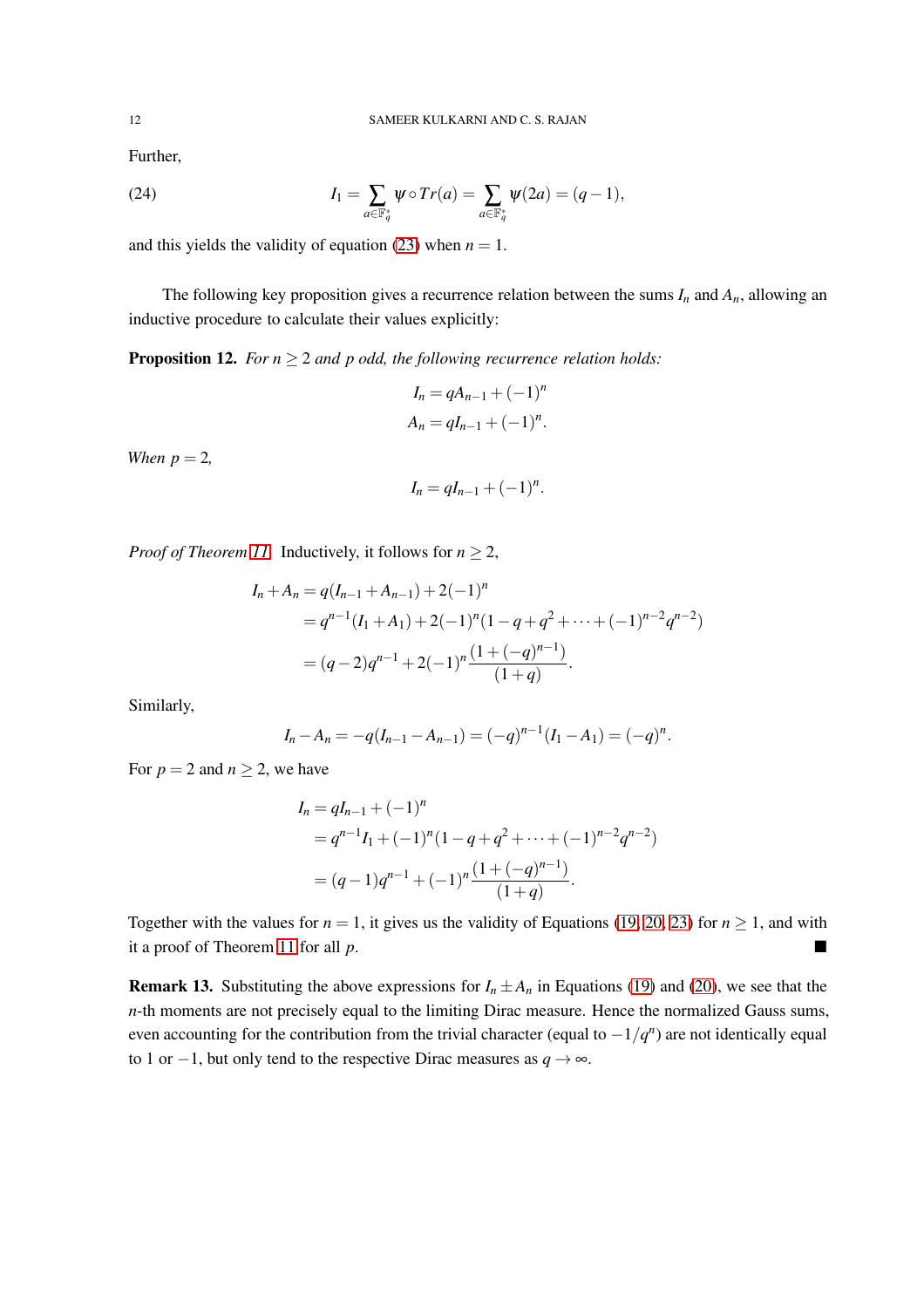*Proof of Proposition.* Suppose  $\prod_{i=1}^{n} x_i = a$ , where by  $x_i$  we consider an arbitrary element in  $\mathbb{F}_{q^2}^*$ . Let  $\prod_{i=1}^{n-1} x_i = b$  and  $x_n = a/b$ . With this decomposition,

$$
I_{n} = \sum_{x_{1}, \dots, x_{n} \in \mathbb{F}_{q}^{*}} \psi \circ Tr(x_{1} + \dots + x_{n})
$$
  
\n
$$
\Pi_{i} x_{i} \in \mathbb{F}_{q}^{*}
$$
  
\n
$$
= \sum_{a \in \mathbb{F}_{q}^{*}} \sum_{x_{1} \dots x_{n-1} \in \mathbb{F}_{q}^{*}} \psi \circ Tr(x_{1} + \dots + x_{n-1}) \psi \circ Tr(a/b)
$$
  
\n
$$
= \sum_{a \in \mathbb{F}_{q}^{*}} \sum_{b \in \mathbb{F}_{q}^{*}} K l_{n-1}(b, q^{2}) \psi \circ Tr(a/b)
$$
  
\n
$$
= \sum_{b \in \mathbb{F}_{q}^{*}} \sum_{a \in \mathbb{F}_{q}^{*}} K l_{n-1}(b, q^{2}) \psi \circ Tr(a/b).
$$

Since  $a \in \mathbb{F}_q^*$ ,

$$
\psi \circ Tr(a/b) = \psi(a/b + \sigma(a/b)) = \psi(aTr(b^{-1})).
$$

Suppose  $Tr(b^{-1}) \neq 0$ . As *a* varies over  $\mathbb{F}_q^*$ , the collection of elements of the form  $aTr(b^{-1})$  forms the entire set  $\mathbb{F}_q^*$ . Hence,

$$
\sum_{a \in \mathbb{F}_q^*} \psi \circ Tr(a/b) = \begin{cases} -1 & \text{if } Tr(b) \neq 0, \\ (q-1) & \text{if } Tr(b) = 0, \end{cases}
$$

where we have used the fact that  $Tr(b^{-1}) = 0$  iff  $Tr(b) = 0$ . Substituting this in the above expression for  $I_n$ , we get

$$
I_{n} = \sum_{b \in \mathbb{F}_{q}^{*}} \sum_{a \in \mathbb{F}_{q}^{*}} K l_{n-1}(b, q^{2}) \psi \circ Tr(a/b)
$$
  
\n
$$
= (q - 1) \sum_{b \in \mathbb{F}_{q^{2}}^{*}} K l_{n-1}(b, q^{2}) - \sum_{b \in \mathbb{F}_{q^{2}}^{*}} K l_{n-1}(b, q^{2})
$$
  
\n
$$
= qA_{n-1} - \sum_{b \in \mathbb{F}_{q^{2}}^{*}} K l_{n-1}(b, q^{2})
$$
  
\n
$$
= qA_{n-1} - \sum_{x_{1}, \dots, x_{n-1} \in \mathbb{F}_{q^{2}}^{*}} \psi \circ Tr(x_{1} + \dots + x_{n-1})
$$
  
\n
$$
= qA_{n-1} - \prod_{i=1}^{n-1} \left( \sum_{x_{i} \in \mathbb{F}_{q^{2}}^{*}} \psi \circ Tr(x_{i}) \right)
$$
  
\n
$$
= qA_{n-1} - (-1)^{n-1}.
$$

We observe here that the above proof holds without any change for  $p = 2$ , where we replace  $A_{n-1}$  by *In*−1.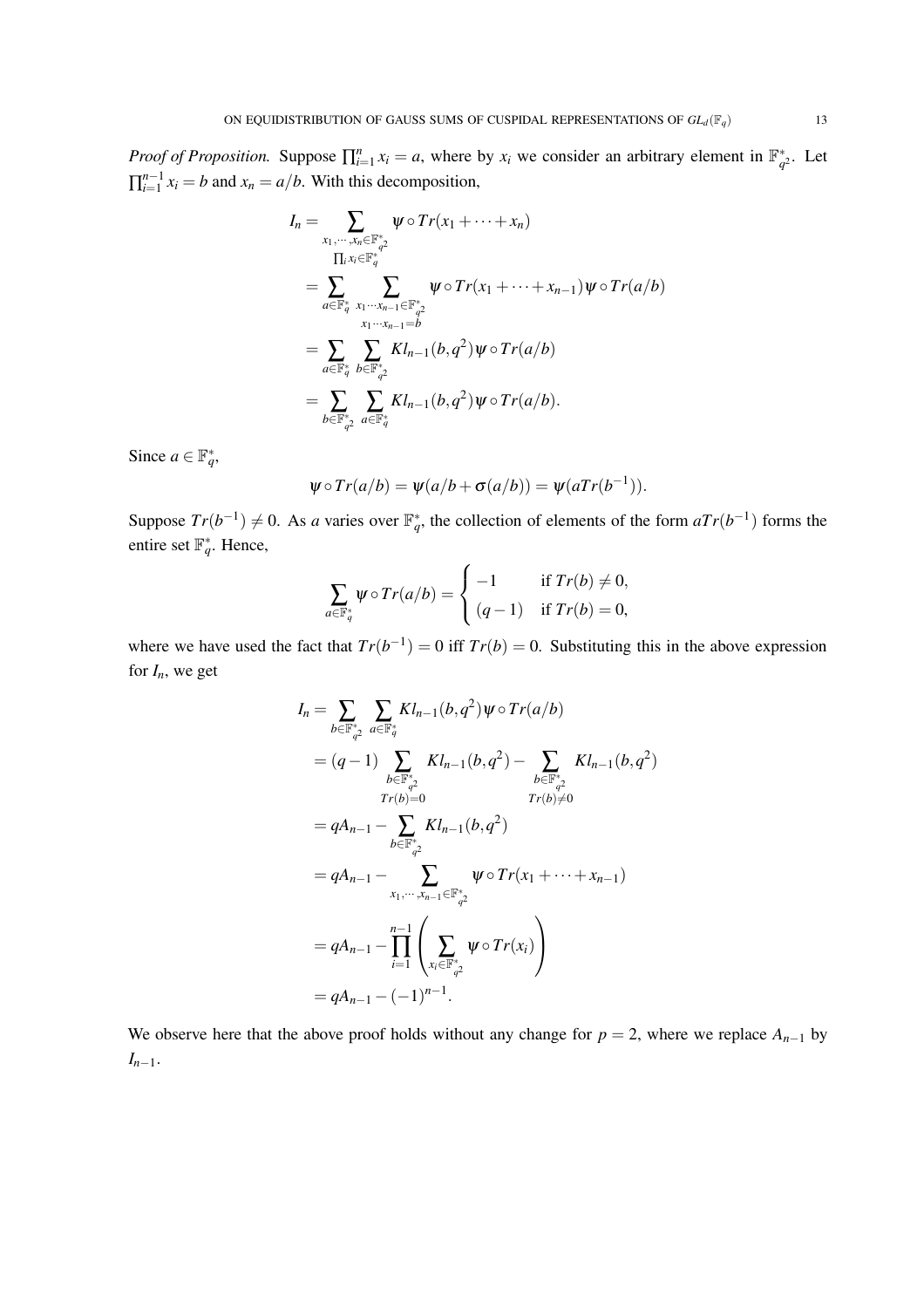The proof for  $A_n$  is similar. The set of elements of trace 0 in  $\mathbb{F}_{q^2}$  consists of elements of the form  $a\sqrt{\delta}$ , where  $\delta$  is a non-square in  $\mathbb{F}_q^*$  and  $a \in \mathbb{F}_q$ .

$$
A_{n} = \sum_{\substack{x_{1}, \dots, x_{n} \in \mathbb{F}_{q^{2}}^{*} \\ Tr(\prod_{i} x_{i}) = 0}} \psi \circ Tr(x_{1} + \dots + x_{n})
$$
  
\n
$$
= \sum_{a \in \mathbb{F}_{q}^{*}} \sum_{\substack{x_{1} \dots x_{n-1} \in \mathbb{F}_{q^{2}}^{*} \\ x_{1} \dots x_{n-1} = b}} \psi \circ Tr(x_{1} + \dots + x_{n-1}) \psi \circ Tr(a \sqrt{\delta}/b)
$$
  
\n
$$
= (q - 1) \sum_{\substack{b \in \mathbb{F}_{q^{2}}^{*} \\ Tr(\sqrt{\delta}/b) = 0}} Kl_{n-1}(b, q^{2}) - \sum_{\substack{b \in \mathbb{F}_{q^{2}}^{*} \\ Tr(\sqrt{\delta}/b) \neq 0}} Kl_{n-1}(b, q^{2}).
$$

Now

$$
Tr(\sqrt{\delta}/b) = \sqrt{\delta}/b + \sigma(\sqrt{\delta}/b) = \sqrt{\delta}/b - \sqrt{\delta}/\sigma(b) = 0
$$

precisely when  $b = \sigma(b)$ , i.e.,  $b \in \mathbb{F}_q^*$ . Hence,

$$
A_n = (q-1) \sum_{b \in \mathbb{F}_q^*} K l_{n-1}(b, q^2) - \sum_{b \in \mathbb{F}_q^*} K l_{n-1}(b, q^2)
$$
  
=  $qI_{n-1} - (-1)^{n-1}$ .

П

<span id="page-13-0"></span>**Remark 14.** We now give a connection of the hypothesis of Theorem [4](#page-2-0) to  $\varepsilon$  factors. We thank U. K. Anandavardhanan and Dipendra Prasad for pointing out this connection. We refer to the papers of Fröhlich and Queyrut and Deligne ( $[FO73]$ ,  $[Del76]$ ) for further details. Let *K* be a local field with residue field  $k \cong \mathbb{F}_q$ . Let *L* be the unramified quadratic extension of *K*. There is a natural projection map  $L^* \stackrel{\cong}{\to} \mathscr{O}_L^* \times \mathbb{Z} \to \mathbb{F}_{q^2}^*$ . Via this projection,  $\chi$  can be considered as a character of  $L^*$ , which we denote by  $\chi'$ . Assume now that  $\chi$  restricts trivially to  $\mathbb{F}_q^*$ . Then  $\chi'$  restricts trivially to  $K^* \subset L^*$ .

For a local field *K*, let  $W_K$  denote its Weil group. By the isomorphism  $W_L^{ab} \stackrel{\cong}{\to} L^*$ ,  $\chi'$  can be considered as a character of  $W_L^{ab}$ , and therefore of  $W_L$ . Since  $\chi'$  restricts trivially to  $K^*$ , the induced representation  $\text{Ind}_{W_L}^{W_K}(\chi')$  can be realised over  $\mathbb{R}$ . Let  $V = \text{Ind}_{W_L}^{W_K}([\chi'] - [1])$  be the induction to  $W_K$  of the virtual representation  $[\chi'] - [1]$ . Then *V* has dimension 0 and determinant 1. By Fröhlich-Queyrut and Deligne, the espsilon factor of *V* satisfies

$$
\varepsilon(V,\tfrac{1}{2})=\chi'(\Delta),
$$

for any element  $\Delta$  of  $L^*$  whose trace to *K* vanishes. By taking  $\Delta \in L^*$  to correspond to an element  $\sqrt{\delta}$ of  $S^- \subset \mathbb{F}_{q^2}^*$  defined as in the proof of Theorem [11,](#page-6-4) we see that for  $\chi \in C_p^0$ ,  $\chi$  is a square if and only if  $\chi(\sqrt{\delta}) = 1$ . This holds precisely when  $\chi'(\Delta) = 1$ , or equivalently when  $\varepsilon(V, \frac{1}{2})$  $(\frac{1}{2}) = 1.$